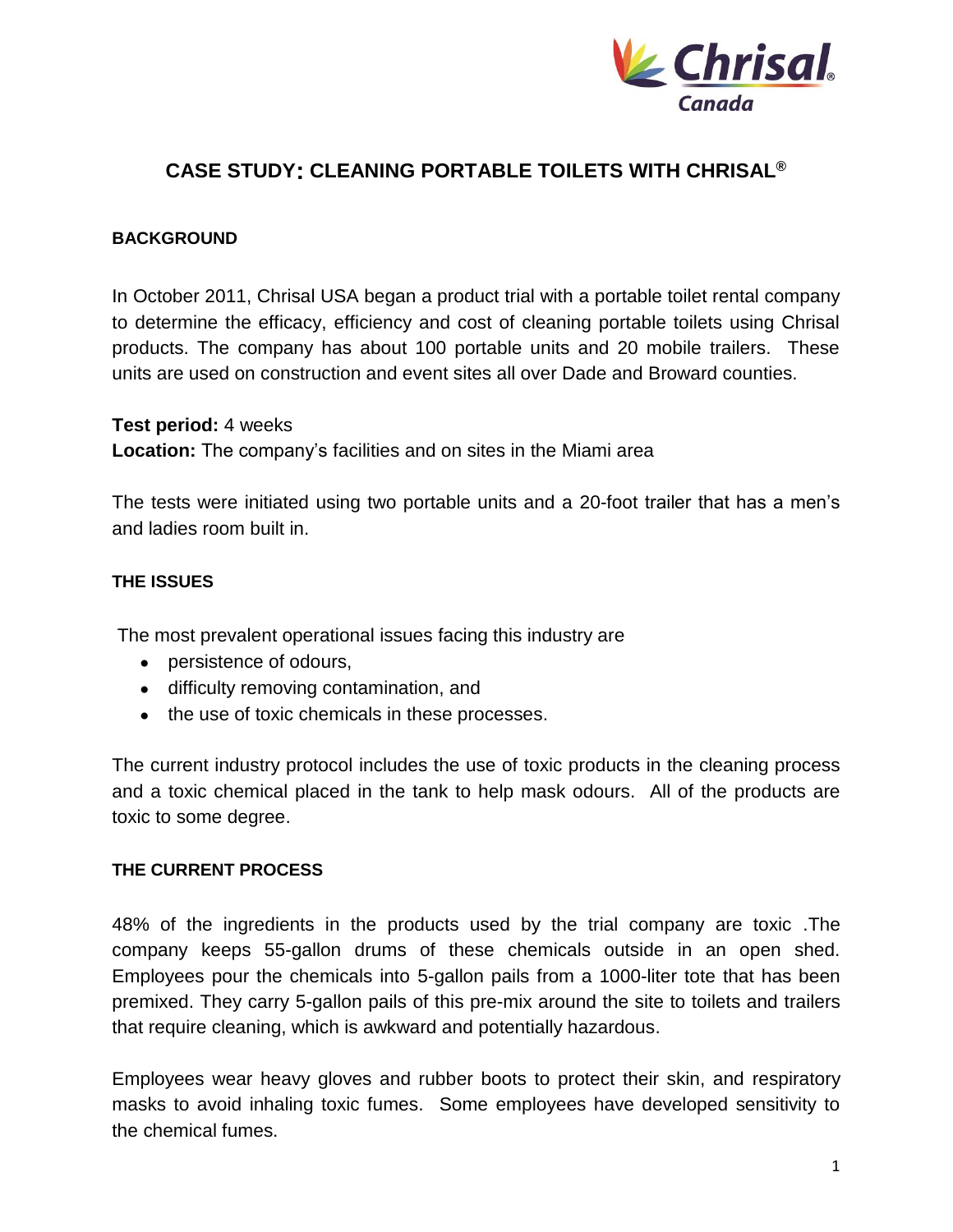Typically it takes approximately 7 minutes to clean a portable toilet with a broom and cleaning solution. The product is applied to the walls, floor and toilet area and then hosed off with clean water, rinsing the chemicals into the tank. The procedure is repeated on the outside and then the unit is ready to be returned to the field.

**Product consumption:** 1 <sup>1</sup>/<sub>2</sub> to 2 <sup>1</sup>/<sub>2</sub> gallons of the "Big Form Ultimate" mix and 2 odor pucks.

### **TRIAL PROCESS AND AREAS**

**Desired Outcome:** Elimination of odours

**Chrisal Product:** Heavy Duty Cleaner (HDC)

**Application:** HDC was dispensed using a PDU (portable dispensing unit) with a foaming head to propel foam

**Trial areas:** 13 portable toilets, a 20-foot trailer, 3 event trailers, 2 portable toilets in an amusement park and all of the holding tanks

**Product consumption:** 3 ½ ounces of HDC concentrate

**Event Trailer:** Even after being cleaned and emptied, odours are generated from agitation during transportation from site to site. Three trailers were cleaned with Chrisal heavy duty cleaner and Chrisal foam added to the holding tanks through the toilets and urinals.

**Amusement Park Toilets:** The holding tank was filled with 5 gallons of Chrisal HDC at a 1:100 dilution ratio.

### **RESULTS**

- Filling the holding tanks with HDC at full dilution (1:100) completely eliminated odours, in spite of heavy use by the public
- Odours were eliminated in holding tanks with residual waste that was treated with HDC
- Cleaned units remained odour-free after being transported to a new site
- Cost-savings 50% reduction in labour and materials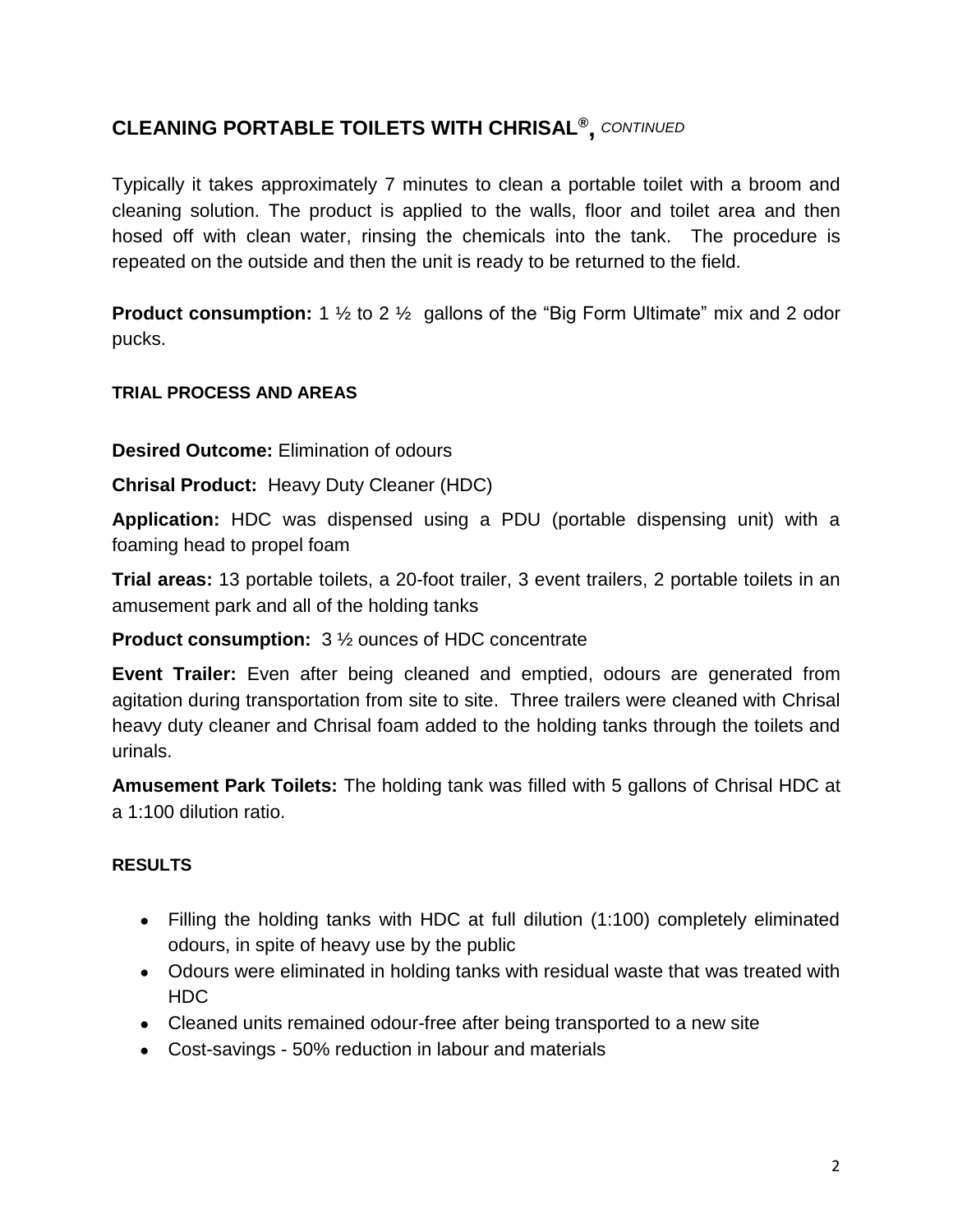The following photos illustrate the testing process and equipment used:

### **Preparation**



Attaching hose to foaming head with quick disconnect



Inserting the quick disconnect Foaming Head Foaming Head Foaming Head Foaming Head Foaming Head Foaming Head For the foaming head Formula Intervention of the foaming  $\frac{1}{2}$  Formula Intervention of the foaming head

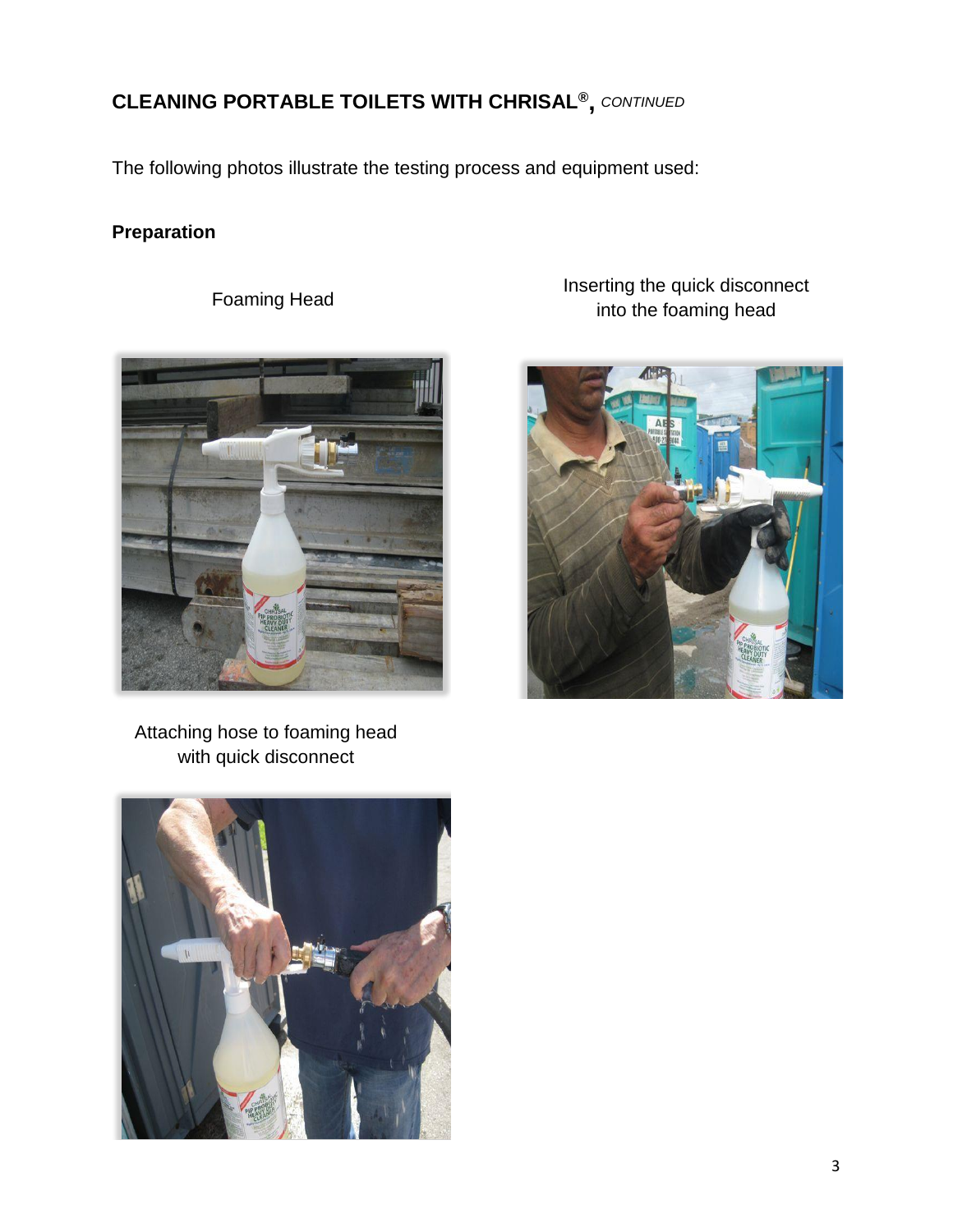**Application:** Cleaning the inside, outside and top of portable toilets and event trailers







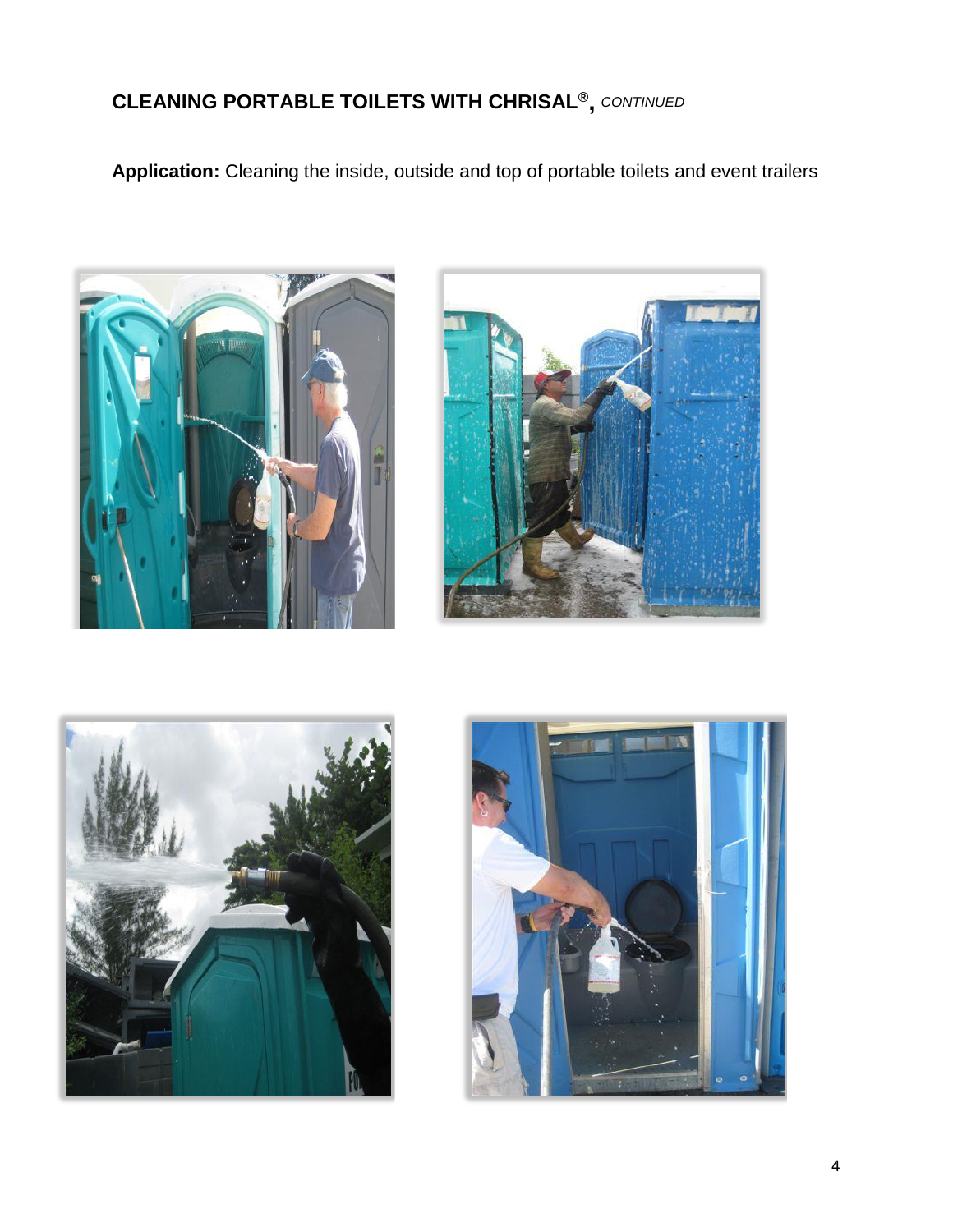